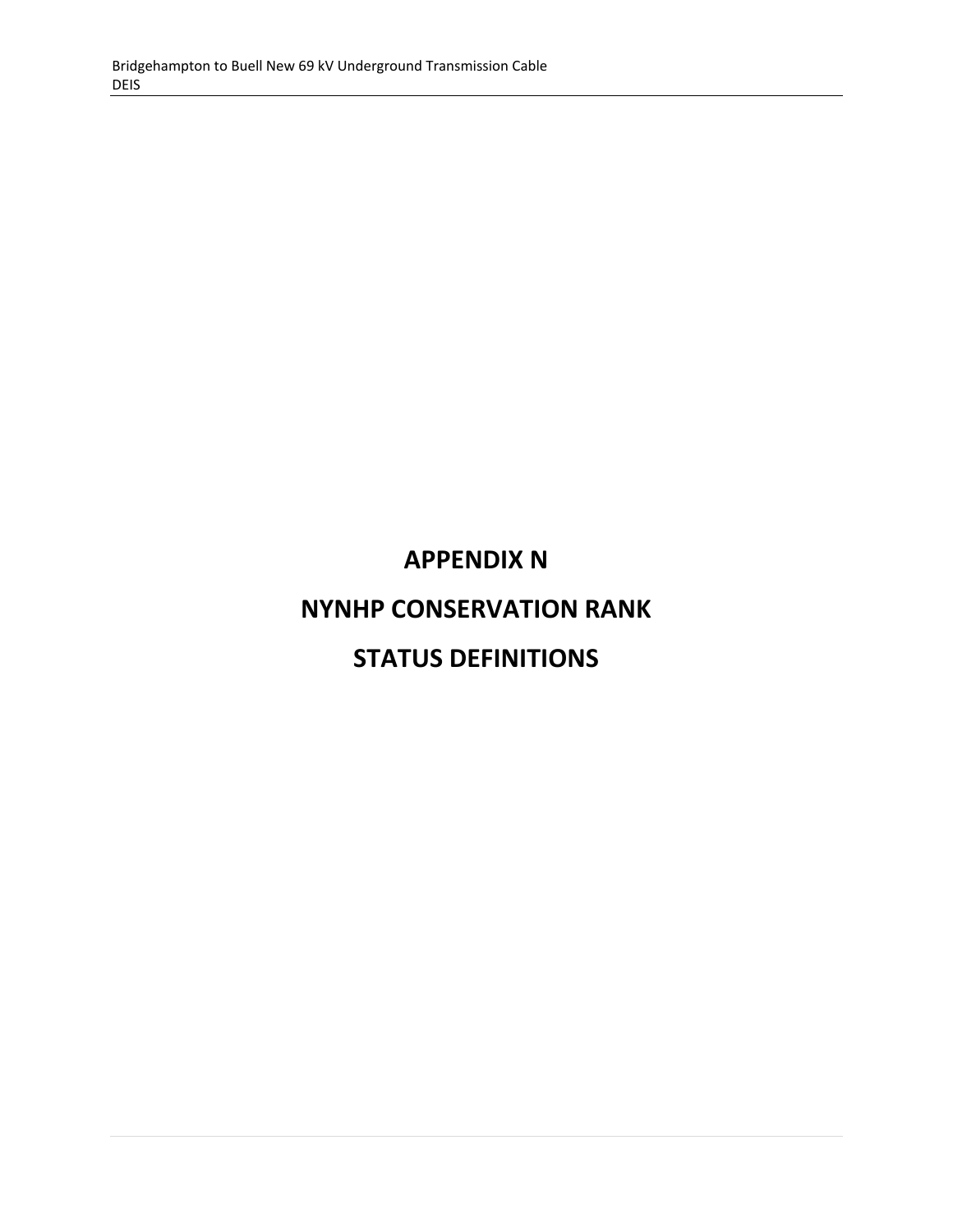# Conservation Status Definitions

## **Contents**

- 1. [New York State Legal Status](#page-1-0)
	- 1. [Animals](#page-1-1)
	- 2. [Plants](#page-2-0)
- 2. [Federal Legal Status](#page-2-1)
- 3. [Conservation Status Ranks](#page-3-0)
	- 1. [Global](#page-3-1)
	- 2. [State](#page-4-0)
	- 3. [Taxon](#page-4-1)

<span id="page-1-0"></span>New York State Legal Status

## <span id="page-1-1"></span>Animals

Categories of Endangered and Threatened species are defined in *New York State Environmental Conservation Law* section 11-0535. Endangered, Threatened, and Special Concern species are listed in regulation 6NYCRR 182.5.

#### **E - Endangered Species**

any species which meet one of the following criteria:

- Any native species in imminent danger of extirpation or extinction in New York.
- Any species listed as endangered by the United States Department of the Interior, as enumerated in the *Code of Federal Regulations* 50 CFR 17.11.

#### **T - Threatened Species**

any species which meet one of the following criteria

- Any native species likely to become an endangered species within the foreseeable future in NY.
- Any species listed as threatened by the U.S. Department of the Interior, as enumerated in the *Code of Federal Regulations* 50 CFR 17.11.

#### **SC - Special Concern Species**

those species which are not yet recognized as endangered or threatened, but for which documented concern exists for their continued welfare in New York.

#### **P - Protected Wildlife**

(defined in *Environmental Conservation Law* section 11-0103): wild game, protected wild birds, and endangered species of wildlife.

#### **U - Unprotected**

(defined in *Environmental Conservation Law* section 11-0103): the species may be taken at any time without limit; however a license to take may be required.

#### **G - Game**

(defined in *Environmental Conservation Law* section 11-0103): any of a variety of big game or small game species as stated in the Environmental Conservation Law; many normally have an open season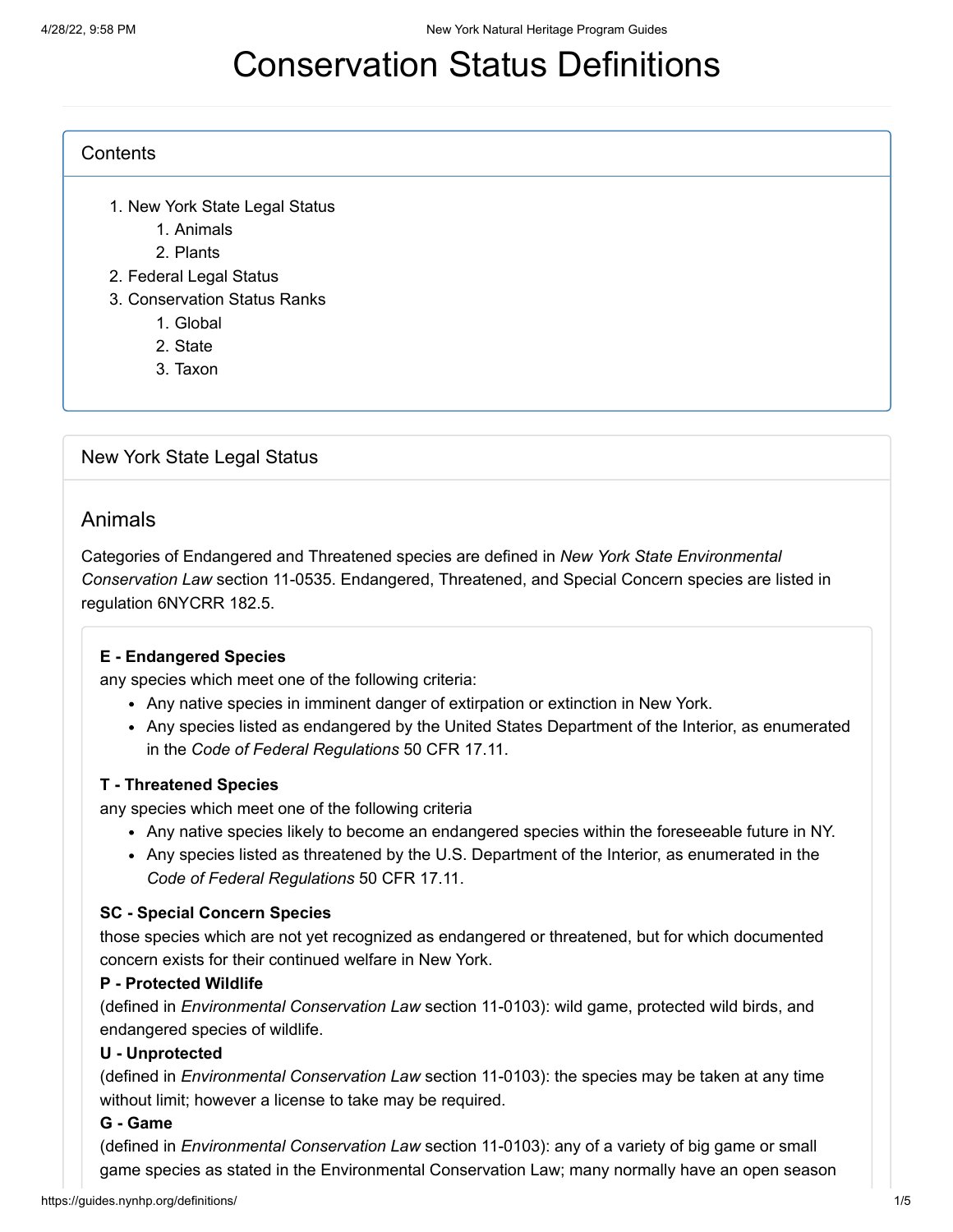for at least part of the year, and are protected at other times.

# <span id="page-2-0"></span>Plants

The following categories are defined in regulation 6NYCRR part 193.3 and apply to *New York State Environmental Conservation Law* section 9- 1503.

#### **E - Endangered Species**

listed species are those with:

- 5 or fewer extant sites, or
- fewer than 1,000 individuals, or
- restricted to fewer than 4 U.S.G.S. 7  $\frac{1}{2}$  minute topographical maps, or
- species listed as endangered by U.S. Department of Interior, as enumerated in *Code of Federal Regulations* 50 CFR 17.11.

#### **T - Threatened**

listed species are those with:

- 6 to fewer than 20 extant sites, or
- 1,000 to fewer than 3,000 individuals, or
- restricted to not less than 4 or more than 7 U.S.G.S. 7 and  $\frac{1}{2}$  minute topographical maps, or
- listed as threatened by U.S. Department of Interior, as enumerated in *Code of Federal Regulations* 50 CFR 17.11.

#### **R - Rare**

listed species have:

- 20 to 35 extant sites, or
- 3,000 to 5,000 individuals statewide.

#### **V - Exploitably Vulnerable**

listed species are likely to become threatened in the near future throughout all or a significant portion of their range within the state if causal factors continue unchecked.

#### **U - Unprotected**

no state status.

#### <span id="page-2-1"></span>Federal Legal Status

## Plants and Animals

The categories of federal status are defined by the United States Department of the Interior as part of the 1974 Endangered Species Act (see *Code of Federal Regulations* 50 CFR 17). The species listed under this law are enumerated in the *Federal Register* vol. 50, no. 188, pp. 39526 - 39527. The codes below without parentheses are those used in the *Federal Register*. The codes below in parentheses are created by Heritage to deal with species which have different listings in different parts of their range, and/or different listings for different subspecies or varieties.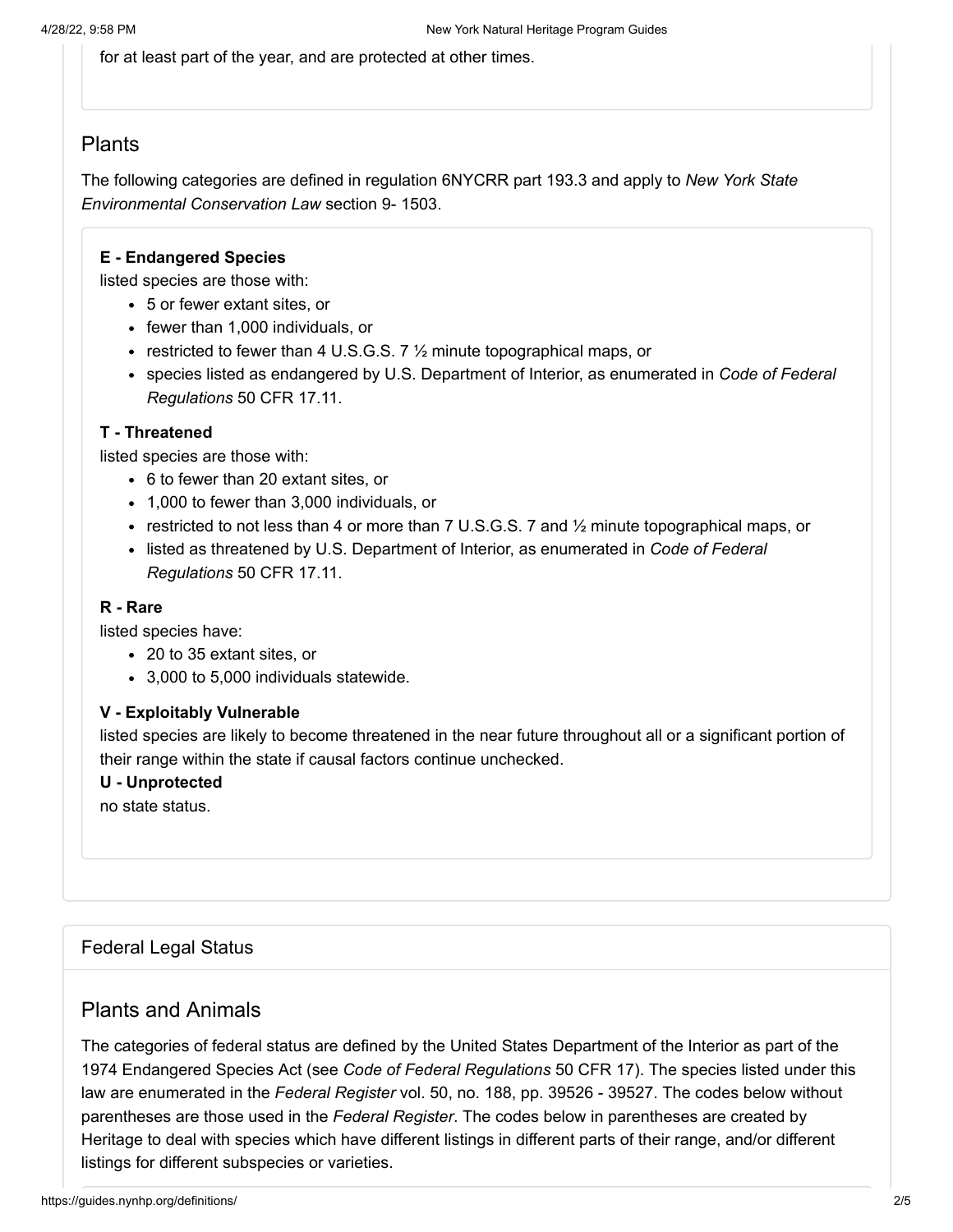#### **(blank)**

No Federal Endangered Species Act status.

#### **LE**

The element is formally listed as endangered.

#### **LT**

The element is formally listed as threatened.

## **PE**

The element is proposed as endangered.

#### **PT**

The element is proposed as threatened.

#### **C**

The element is a candidate for listing.

## **LE,LT**

The species is formally listed as endangered in part of its range, and as threatened in the other part; or, one or more subspecies or varieties is listed as endangered, and the others are listed as threatened.

## **LT,PDL**

Populations of the species in New York are formally listed as threatened, and proposed for delisting. **(LE)**

If the element is a full species, all subspecies or varieties are listed as endangered; if the element is a subspecies, the full species is listed as endangered.

## **LT,T(S/A)**

One or more subspecies or populations of the species is formally listed as threatened, and the others are treated as threatened because of similarity of appearance to the listed threatened subspecies or populations.

#### **PS**

Partial status the species is listed in parts of its range and not in others; or, one or more subspecies or varieties is listed, while the others are not listed.

# <span id="page-3-0"></span>Conservation Status Ranks

# Global and State Ranks

(animals, plants, ecological communities, and others)

Each element has a global and state rank as determined by the NY Natural Heritage Program. These ranks carry no legal weight. The global rank reflects the rarity of the element throughout the world and the state rank reflects the rarity within New York State. Infraspecific taxa are also assigned a taxon rank to reflect the infraspecific taxon's rank throughout the world. ? = Indicates a question exists about the rank. Range ranks, e.g. S1S2, indicate not enough information is available to distinguish between two ranks.

# <span id="page-3-1"></span>Global Rank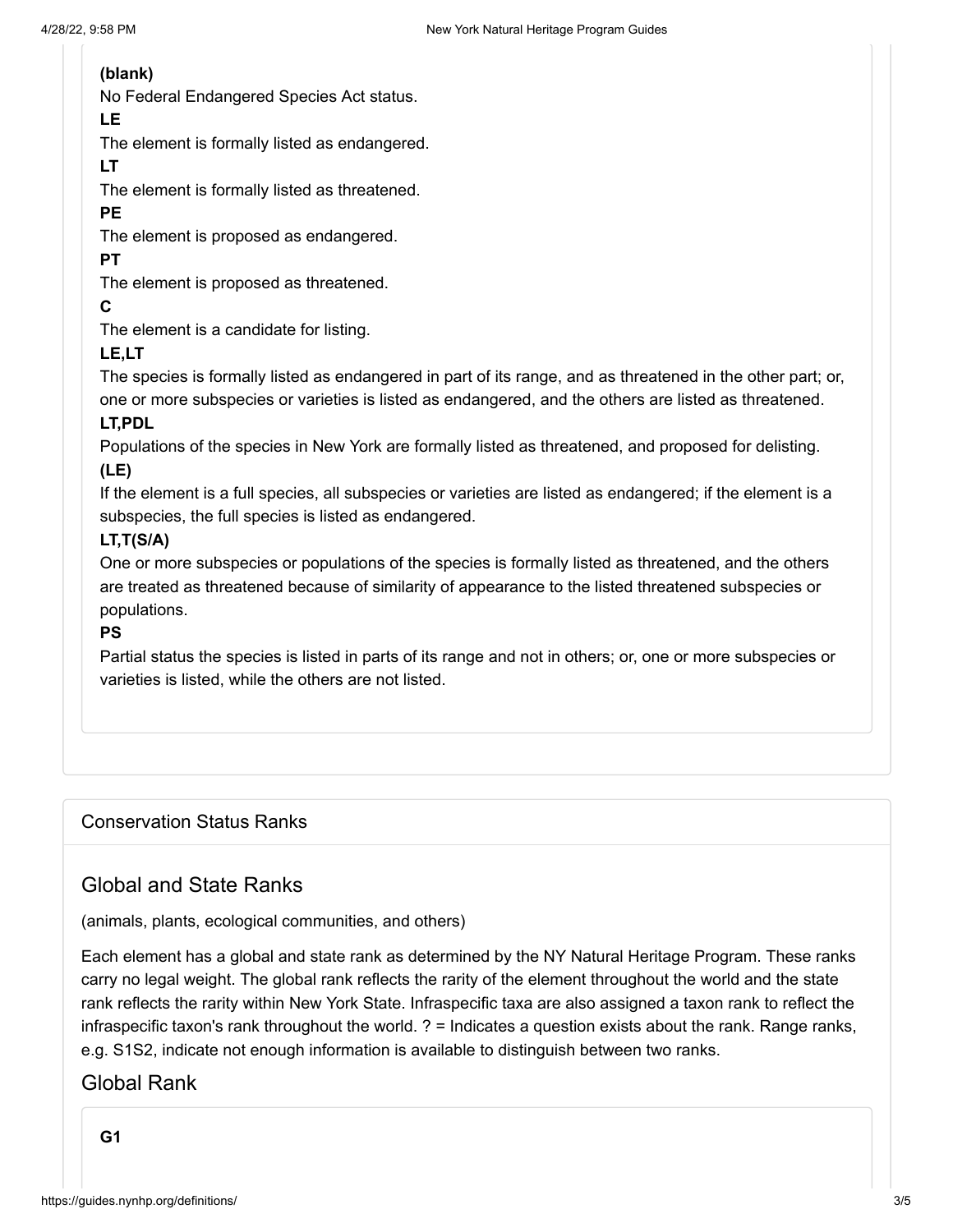Critically imperiled globally because of extreme rarity (5 or fewer occurrences), or very few remaining acres, or miles of stream) or especially vulnerable to extinction because of some factor of its biology. **G2**

Imperiled globally because of rarity (6 - 20 occurrences, or few remaining acres, or miles of stream) or very vulnerable to extinction throughout its range because of other factors.

## **G3**

Either rare and local throughout its range (21 to 100 occurrences), or found locally (even abundantly at some of its locations) in a restricted range (e.g. a physiographic region), or vulnerable to extinction throughout its range because of other factors.

# **G4**

Apparently secure globally, though it may be quite rare in parts of its range, especially at the periphery. **G5**

Demonstrably secure globally, though it may be quite rare in parts of its range, especially at the periphery.

## **GH**

Historically known, with the expectation that it might be rediscovered.

## **GX**

Species believed to be extinct.

# <span id="page-4-0"></span>New York State Rank

## **S1**

Typically 5 or fewer occurrences, very few remaining individuals, acres, or miles of stream, or some factor of its biology making it especially vulnerable in New York State.

#### **S2**

Typically 6 to 20 occurrences, few remaining individuals, acres, or miles of stream, or factors demonstrably making it very vulnerable in New York State.

#### **S3**

Typically 21 to 100 occurrences, limited acreage, or miles of stream in New York State.

**S4**

Apparently secure in New York State.

#### **S5**

Demonstrably secure in New York State.

#### **SH**

Historically known from New York State, but not seen in the past 15 years.

# **SX**

Apparently extirpated from New York State.

#### **SZ**

Present in New York State only as a transient migrant.

#### **SxB and SxN**

<span id="page-4-1"></span>where Sx is one of the codes above, are used for migratory animals, and refer to the rarity within New York State of the breeding (B) populations and the non-breeding populations (N), respectively, of the species.